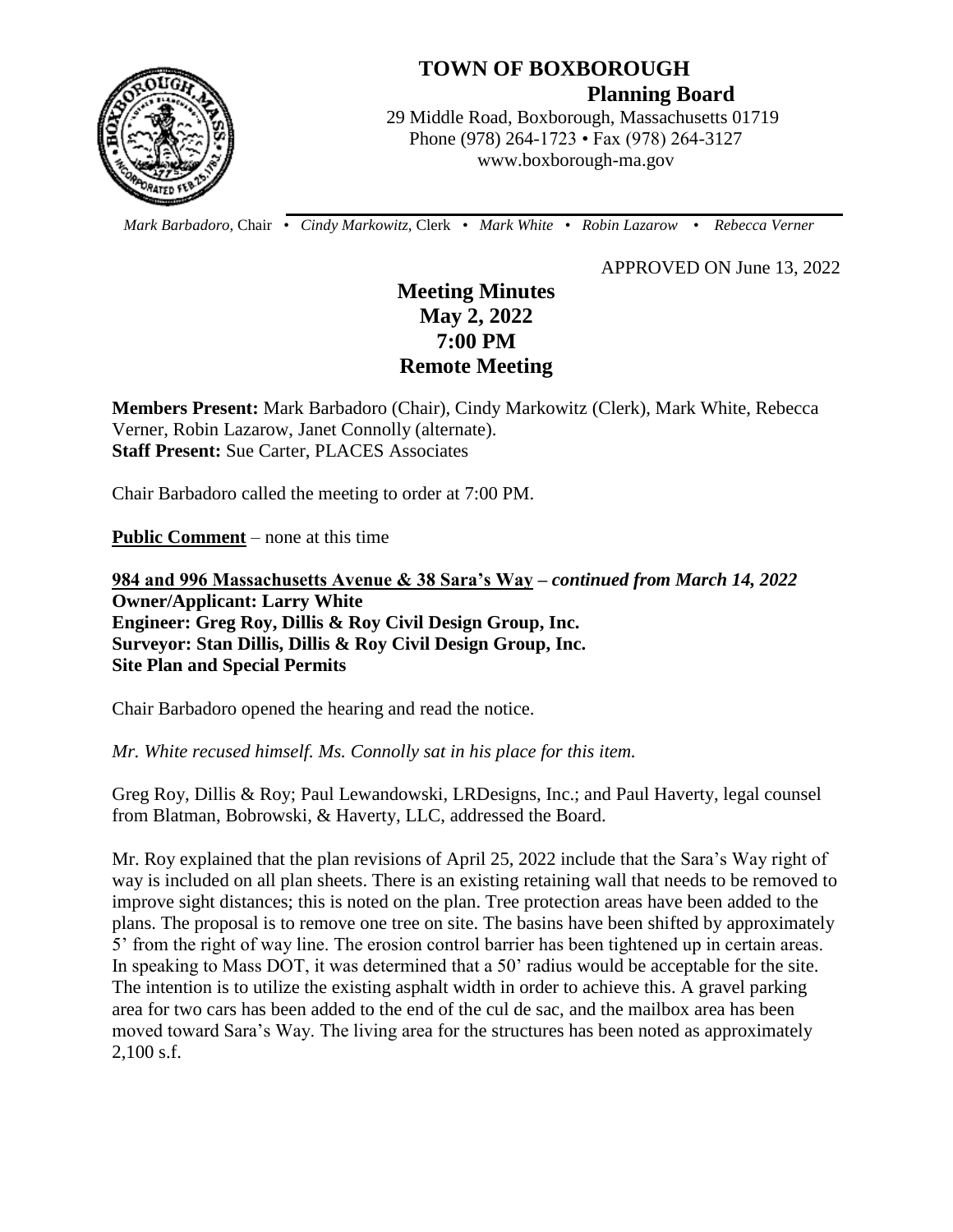Ms. Markowitz asked what the retaining wall proposed to be removed is retaining. Mr. Roy stated that this is mostly a decorative wall. This would be smoothed off and added to the restoration area.

Ms. Markowitz stated that the road width is currently listed as being 38.4', which appears to be larger than previously proposed. Mr. Roy stated that the width is between  $35' - 38'$ . This has not changed since the last plan. The applicant would like to keep the current width of the driveway. The applicant is requesting that the Board allow him to seek a permit through DOT and move forward if granted, as a condition of approval.

Ms. Verner stated that the proposed road width does not feel residential. She believes the road width closest to the units could be brought in closer without causing issue. Mr. Roy stated that the applicant believes that keeping the road wide is a safer outcome.

In response to a question from Ms. Lazarow, Mr. Roy stated that the cul-de-sac is being proposed without any curbing.

Ms. Carter stated that she believes either a wider width or a larger radius is needed. This combination will lead to almost a 30' road radius. This is excessive for a single occasional truck. Arterial roads have a 30' width and 20' radius per the Town's subdivision regulations, and commercial/collector streets have a 24' width with a 20' radius. The proposal should have either a wider width or larger radius, but both do not seem necessary. There is plenty of room on the truck turns for this site. This configuration will not give a more rural, residential feel.

Mr. Roy stated that he does not believe the 50' radius is needed, but the applicant wants to keep the road intact as it is and to do this, DOT would like a commercial curb cut width. The minimum for the radius allowed is 30'.

Mr. Barbadoro stated that if the previous subdivision decision allowed for a wider road, then the Board should possibly consider this. Ms. Carter stated that she believes this decision was for 22'. Mr. Barbadoro stated that he believes the subdivision decision then needs to be amended if the terms for paving are proposed to be changed. Attorney Haverty stated that the applicant would be okay with it being conditioned to come back for that process.

In response to a question from Ms. Lazarow, Mr. Lewandowski explained that the proposal is for each unit to be 2,019 s.f. This includes the interior finished space of the first and second floors. This does not include the porches or a finished basement. The basement could become finished space but could not act as a bedroom.

Ms. Markowitz stated that her calculations come out to approximately 2,215 s.f. of habitable area. Mr. Lewandowski stated that it depends on which walls are being measured to and how certain items are being calculated. If only the living, sleeping, and eating areas are being considered as habitable space, the units are likely closer to  $1,600$  s.f.  $-1,700$  s.f.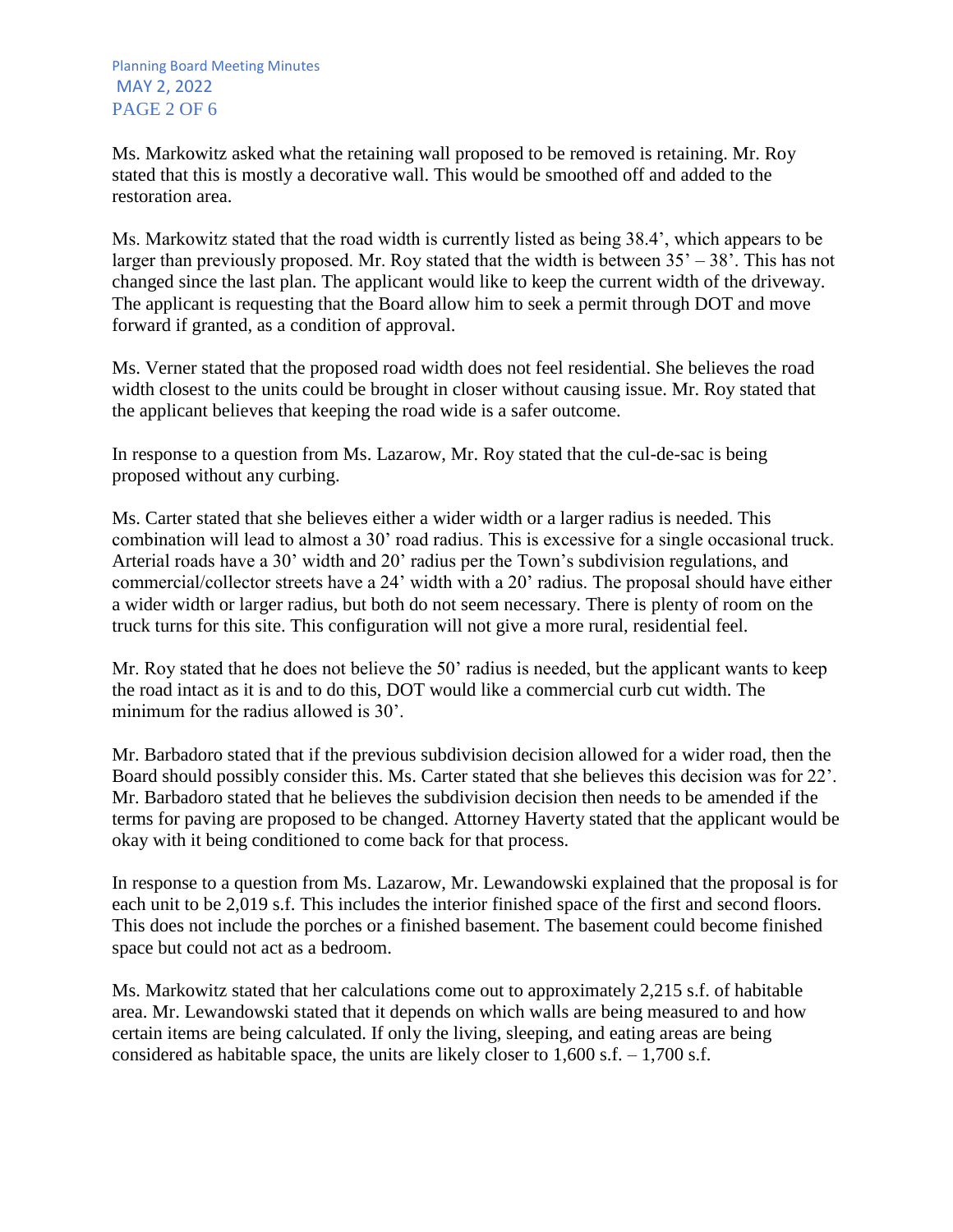Ms. Verner stated that the Design Review Board (DRB) received a submittal for this item. Mr. Lewandowski confirmed that this submittal contains the same numbers as the one currently in front of the Board.

Ms. Verner stated that tree protection is important to highlight and detail. It may be important to detail tree protection fencing on the plan. She suggested a 6' chain link fence along one edge of the property, to ensure protection of certain trees. Mr. Roy stated that he will run a fence along the erosion control barrier.

Ms. Markowitz noted that some of the buffer area along the southern line is proposed to be removed. Mr. Barbadoro noted that a densely vegetated 100' buffer strip along the zoning boundary line was called for in the previous subdivision decision. Mr. Roy asked if this could be amended due to the fact that the use on this property is being switched to a residential one. Ms. Verner suggested that additional plant pockets for screening could be added in this edge area.

Ms. Markowitz asked about the proposed affordable aspect of these units. Mr. Roy stated that these are being designed as 2-bedroom, moderately priced units. Ms. Markowitz noted that moderately priced homes in this area could cost between \$400,000 - \$700,000. This may not actually be affordable to some in this area looking for units of this size though. Mr. Lewandowski stated that these units will be fairly priced.

Mark White stated that trucks come from the west on I-495 to enter this site. If the opening of this site is narrowed, trucks will only be able to enter by driving down the street and turning around first. He has a business on this site and his rights as a property owner are important. The 50' radius proposed could likely be narrowed slightly by moving the catch basin in the area.

In response to a question from Ms. Markowitz regarding the number of trucks per day entering the site and proposed mailbox location, Mr. White stated that he averages approximately 5 trucks entering the site each week. The mailboxes could be moved slightly but he is not overly concerned with the proposed location.

In response to a question from Mr. Barbadoro regarding the current radius of the entrance, Mr. Roy stated that the entry line is currently approximately 30'. DOT stated that a wider than 24' width road can be granted if a 50' radius is added to comply with the commercial standards. The DOT application has not yet been filed, as he was waiting to hear from the Board on its thoughts.

Ms. Verner noted that the proposal is an improvement to the business next door, and not necessarily for Larry White's property. She believes there is likely a hybrid option that will satisfy Mark White's property while also staying true to the residential use being proposed.

The Board agreed that it is looking for the applicant to come back with some sort of a hybrid suggestion that allows for trucks to access the property, while taking into consideration reduced road widths or turning radius.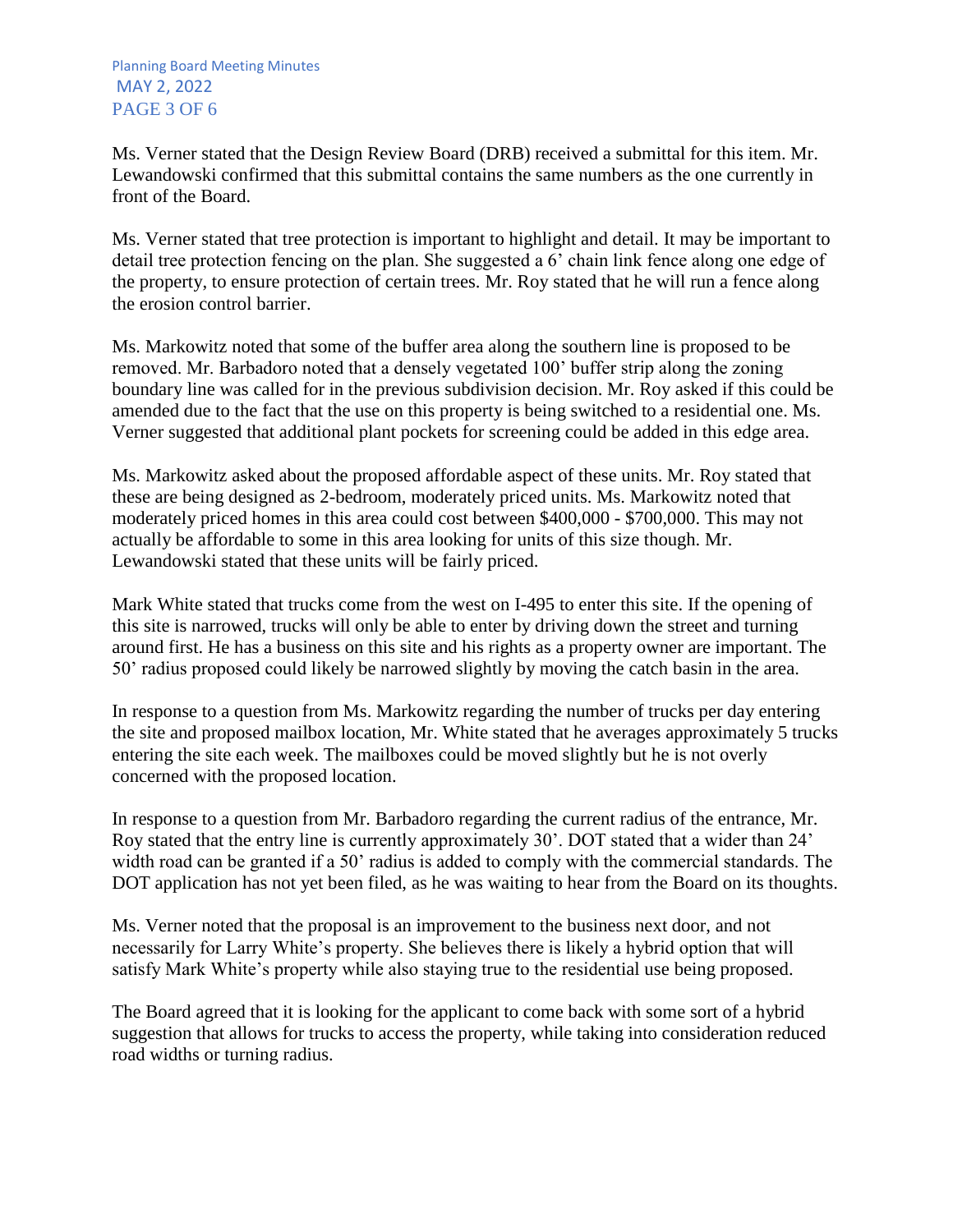Ms. Markowitz noted that projects along Mass Avenue are required to either build a sidewalk or donate to the Mass Avenue Trail Fund. Mr. Roy stated that the applicant is proposing a \$6,000 donation.

Mr. Roy stated that he is comfortable sending an analysis on the turning radii to the Board, prior to the next meeting.

Ms. Verner explained that the DRB received an application submittal. Mr. Lewandowski stated that this is a record of the entire packet submittal.

Ms. Markowitz moved to continue this hearing for 984 and 996 Massachusetts Avenue & 38 Sara's Way to May 16, 2022, at 7pm. Ms. Lazarow seconded. Roll call: Barbadoro – aye; Connolly – aye; Lazarow – aye; Verner – aye; and Markowitz – aye. Motion passed unanimously.

### **Administrative Business**

**Meeting Minutes –** April 11, 2022

Ms. Markowitz moved to approve the draft meeting minutes of April 11, 2022 as amended. Mr. White seconded. Roll call: Barbadoro – aye; White – aye; Connolly – aye; Lazarow – aye; Verner – aye; and Markowitz – aye. Motion passed unanimously.

# **Correspondence**

The Board received correspondence regarding blasting that will be occurring tomorrow at 615 Depot Road.

Mr. Barbadoro stated that the Open Space & Recreation Plan was moving forward quickly, but at this time, the plan is being delayed in order to get more public input.

**Technical Assistance Program Grant Application and other Grant Opportunities** *There was no update at this time.*

**American Rescue Plan Act (ARPA) projects** *- There was no update at this time.*

# **95 & 105 Sargent Road, Chapter 61 Notice –**

This will be coming up at Town Meeting and the Board has already made a recommendation that is included in the warrant.

#### **Town Center/Enclave Project -**

Ms. Carter stated that she recently visited the Enclave project, and the sod is starting to turn green. She is following up with owner on erosion controls on site. The water level is low in the basins, and she is checking to see when these will be cleaned out.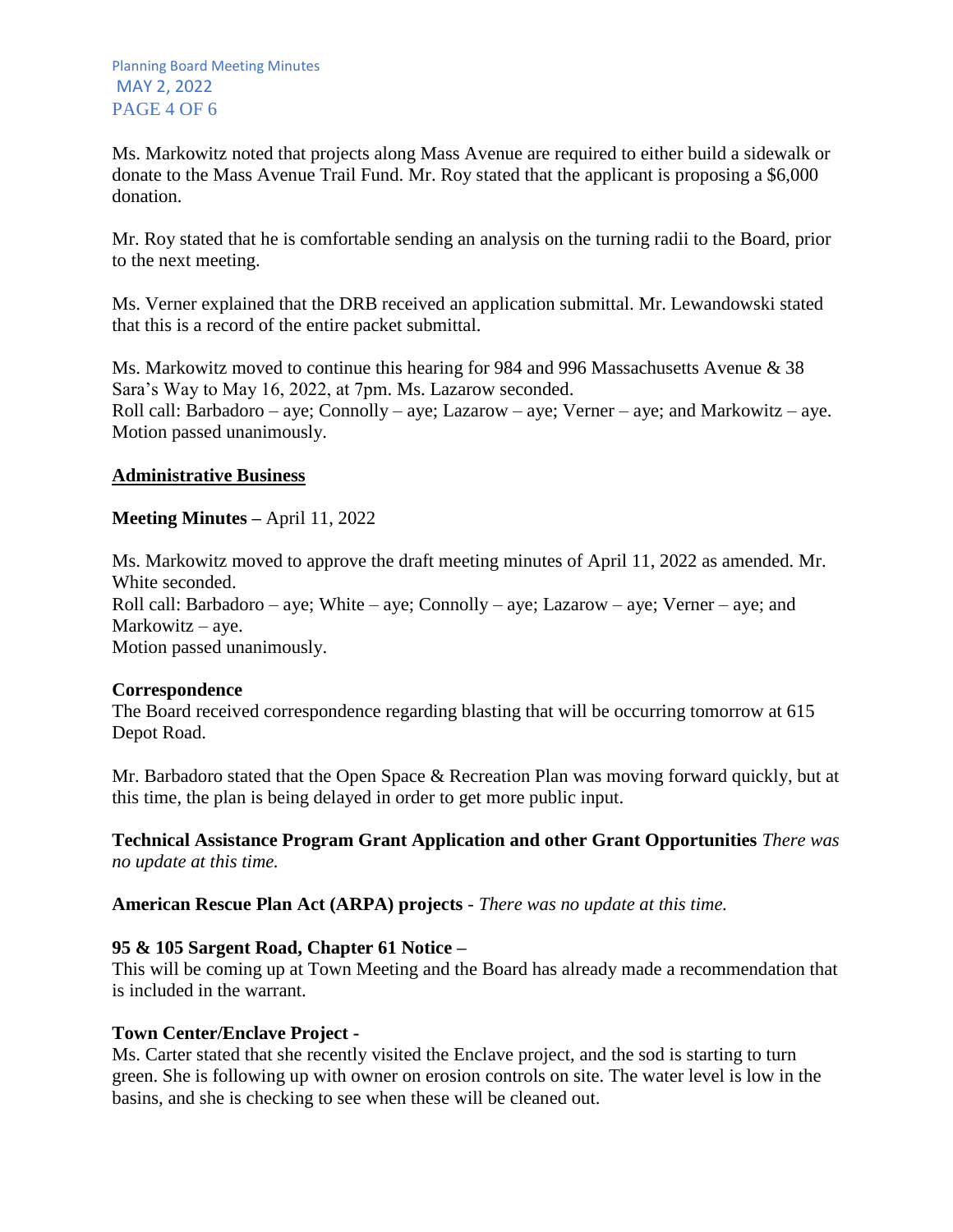**Sale of Paddock Estates** *- There was no update at this time.*

#### **Campanelli Campus development options –**

Mr. Barbadoro noted that Campanelli has asked to come in and discuss options for the property with the Board.

**Planning Board Training -** *There was no update at this time.*

**Master Plan Action Items Spreadsheet** - *There was no update at this time.*

**Website update** *- There was no update at this time.*

**Housing Choice Legislation update / MBTA Communities Regulations** *- There was no update at this time.*

#### **Warrant Articles & Preparation for Town Meeting –**

The Board discussed its preparation for Town Meeting.

#### **Town Administrator Search Committee Representative –**

Mr. Barbadoro stated that one member from each of the Town's land use boards will be on the Committee. The Zoning Board chose Mark White to sit for that board.

Ms. Lazarow moved to nominate Ms. Markowitz as the Planning Board's representative for the Town Administrator Search Committee. Mr. Verner seconded.

Roll call: Barbadoro – aye; White – aye; Connolly – aye; Lazarow – aye; Verner – aye; and Markowitz – aye.

Motion passed unanimously.

#### **Town Planner Position –**

Mr. Barbadoro stated that an offer was made and accepted by the Select Board for the new Town Planner. There is a concern that there is not sufficient money in the budget to cover the new person based on her past salary. The Board will need to hold the Town Planner's salary budget item on the floor of Town Meeting and motion that it be increased.

Ms. Lazarow noted that it will be an issue if this amendment is not passed, as the offer has already been made and accepted for this position. She asked if there is a way around this issue. Mr. Barbadoro stated that there is a way around, but it would be for the Fin Com to decide.

#### **Environmental Justice Area Water Quality Issues and Recommendations to the Select Board**

Mr. Barbadoro stated that there is a problem with the Town's environmental justice area water quality. The Select Board is working to get buy-in from the community through a vote as to if the Town should explore solving some of the Town's water salinity problems. He would first like to see buy-in from the property owners that are having these issues. He noted that there are